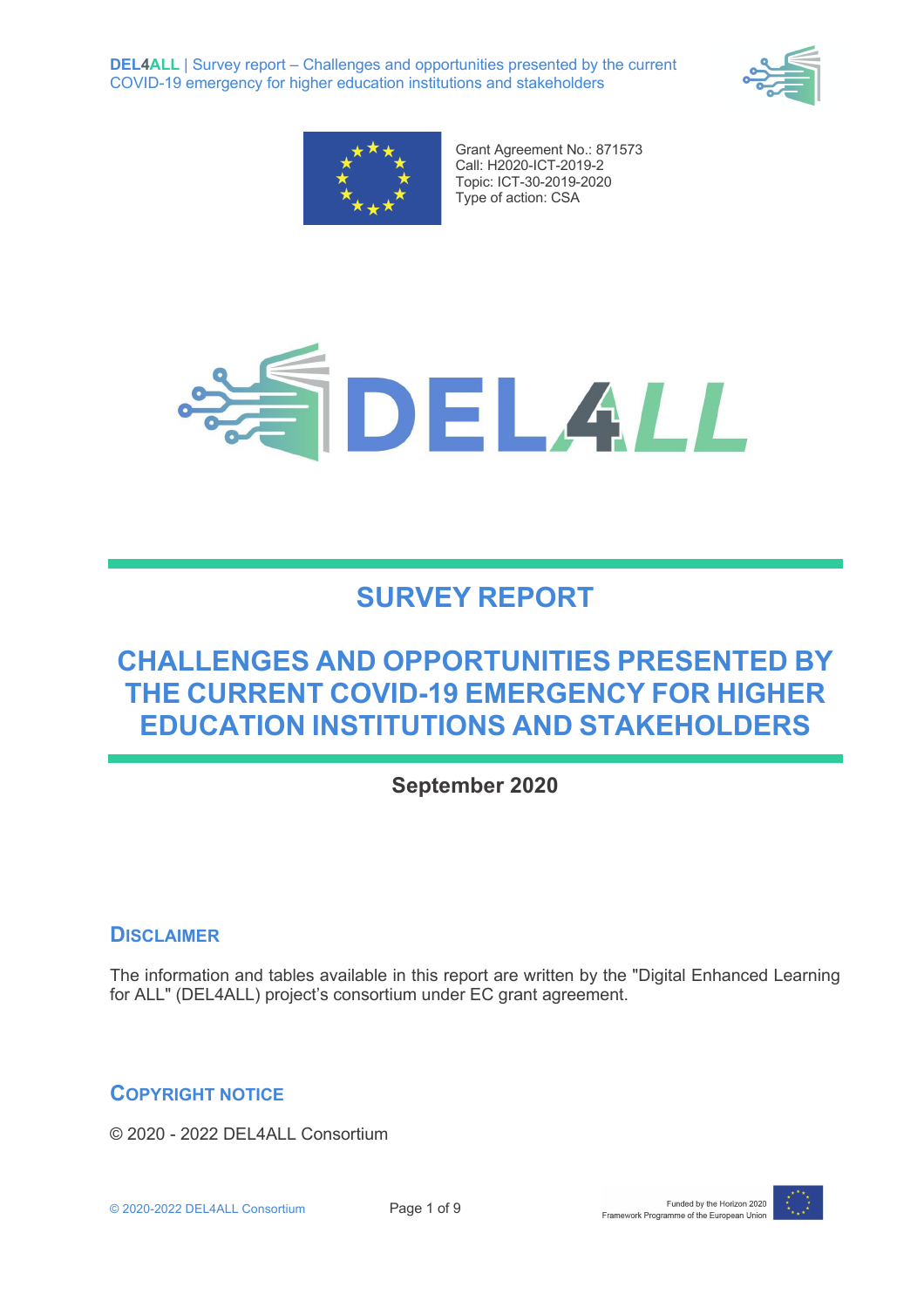

## **INTRODUCTION**

The Coronavirus (COVID-19) pandemic and the closure of schools and universities in Europe highlights the need to reassess our assumptions about the transformation potential of digital education. Increasing digitisation in education and enabling digital learning for all are standard, core missions of higher education and key factors for the future knowledge society. Yet, the pandemic has shown that few institutions have really worked out how emerging technologies can contribute to 'good education' at a time when most institutions have had to migrate to teaching online.

To collect more responses and gain a better understanding on how education institutions are able to manage the continuity of higher education and to adapt education to the future, DEL4ALL aims to identify in this survey:

- major challenges facing schools and universities,
- main opportunities presented to education institutions,
- expected actions from authorities to guide the transformation in digital education,
- innovative and emerging technologies to support and enhance digital learning, and
- anticipations from stakeholders of permanent post-pandemic changes.

## **METHODOLOGY**

Reflecting on the key actions of the European Commission, such as budgetary support, more regulation, and elaborated concepts for education infrastructure in a higher education context, DEL4ALL conducted several activities during the COVID-19 crisis. From the 2nd till 17th June 2020, DEL4ALL distributed an online survey with six open questions among digital education experts to summarise the digital learning challenges and opportunities during the COVID-19 emergency. A total of 13 respondents completed the questionnaire, and the results showed that the COVID-19 pandemic exposed structural weaknesses in our current higher education systems. Survey participants reported the lack of compatible teaching materials, non-existent infrastructure, and digital skills.

On  $9<sup>th</sup>$  July 2020, DEL4ALL hosted an online workshop led by project partner 3CL, with the participation of 32 digital education experts and panel speakers to discuss the challenges of the education system as experienced during the COVID-19 pandemic. During the workshop, experts and participants agreed that the digital skills of teaching staff need to be upgraded to get the best from the available education technology. After the workshop, DEL4ALL conducted a second survey on the theme of "Challenges and opportunities presented by the current COVID-19 emergency for higher education institutions and stakeholders" to collect answers to these issues from learning communities from a multidisciplinary perspective (legal, organisational and technological) and different stakeholder domains (education, research, technology, and standardization). The findings of this second survey form the basis for this report.

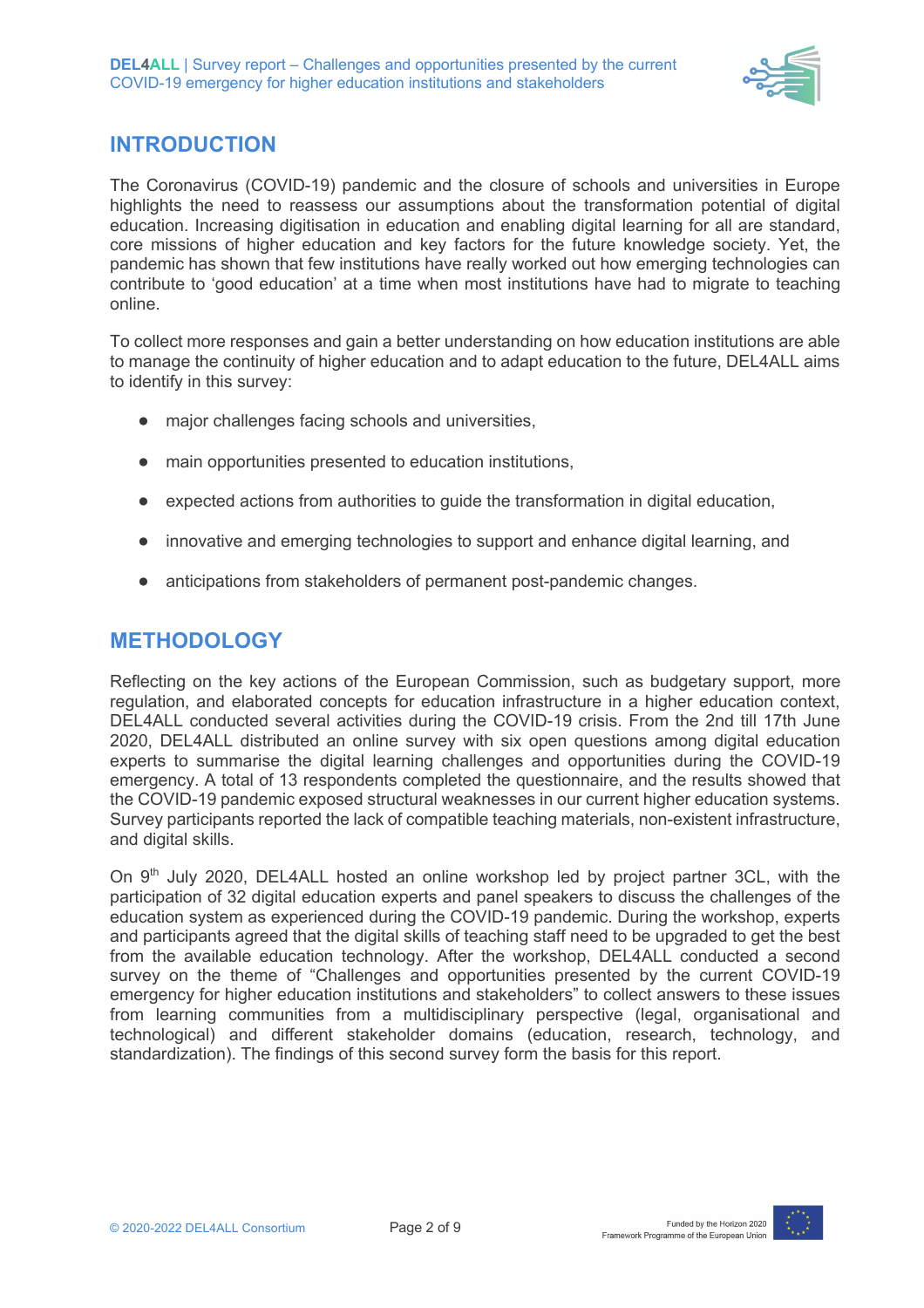

## **RESULTS**

DEL4ALL designed and ran the second online survey after the COVID-19 lockdown in Europe (16 July 2020 – 11 September 2020). The survey was sent to a group of more than 50 digital education experts associated with the DEL4ALL project and distributed via various proprietary and project partners' networks. A total of 30 respondents completed the survey. The quantitative survey consisted of four (4) demographic questions and five (5) multiple choice questions.

In the following sections the report presents the statistical analysis of the collected quantitative data. Free-text answers in the tables are in italics.

#### **Respondents' demographics**

Twenty-six (26) respondents answered the demographic questions: 17 males and 9 females between 35 and 65 years old, based in 10 different EU countries, Belize and United States of America, and most of the respondents are working as tertiary education lecturers (14) or researchers (9).

| What is your background? (multiple responses possible)       | Percent of cases | Responses<br>$\mathbf{v}$ |
|--------------------------------------------------------------|------------------|---------------------------|
| Lecturer - tertiary education (e.g. university/college/etc.) | 46.67%           | 14                        |
| Researcher                                                   | 30.00%           | 9                         |
| Employee of national/regional or local authority             | 16.67%           |                           |
| <b>Education consultant</b>                                  | 13.33%           |                           |
| CIO                                                          | 6.7%             |                           |
| Business education director in IT company                    | 3.3%             |                           |
| <b>Education Technology Executive</b>                        | 3.3%             |                           |
| Teacher - early years education                              | 3.3%             |                           |
| Teacher - secondary education                                | 3.3%             |                           |
| Technical specialist in an international organisation        | 3.3%             |                           |

*TABLE 1 - BACKGROUND OF RESPONDENTS*

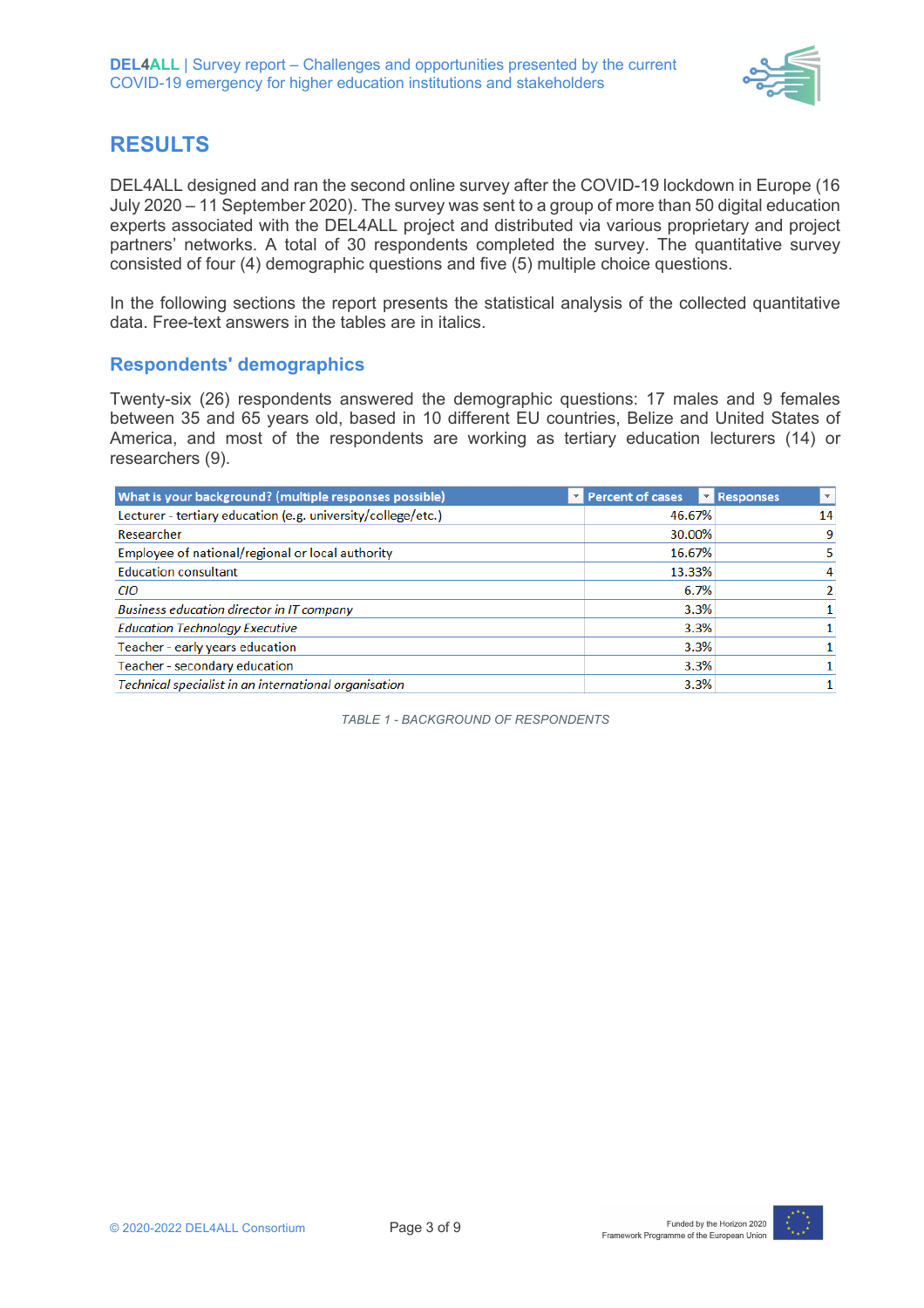

#### **Which three main challenges does the COVID-19 emergency present to higher education institutions?**

More than a third of the respondents identified "ensuring high quality online education", "teaching staff's lack of experience with online education", and "difficulty in engaging and interacting with students" as the three main challenges. For more than 26%, converting offline teaching into online teaching material is a main challenge. Six (6) respondents (20%) experienced extra workload when moving from offline to online teaching, and four (4) of these six respondents reported the challenge of ensuring high quality online education. Four (13.3%) survey participants referred to the lack of online teaching infrastructure in education institutions and two (6.7%) stated difficulties with the setup of appropriate infrastructure. Inflexible administrative processes inside the educational institution were highlighted by 10%. Four (4) respondents identified online examination and assessment as a significant challenge. Respondents that mentioned difficulty in engaging and interacting with students also identified extra workload; turning offline into online teaching material; a lack of online teaching infrastructure; or teaching staff's lack of experience with online education. Survey participants also identified privacy issues.

| Which three main challenges does the COVID-19 emergency present to higher                |                         |                                      |  |
|------------------------------------------------------------------------------------------|-------------------------|--------------------------------------|--|
| education institutions? (multiple responses possible)                                    | <b>Percent of cases</b> | Responses<br>$\overline{\mathbf{v}}$ |  |
| Ensuring high quality online education                                                   | 36.7%                   | 11                                   |  |
| Teaching staff's lack of experience with online education                                | 36.7%                   | 11                                   |  |
| Difficulty in engaging and interacting with students                                     | 33.3%                   | 10                                   |  |
| Turning offline teaching material into online teaching material                          | 26.7%                   | 8                                    |  |
| Health maintenance in face-to-face settings                                              | 23.3%                   | 7                                    |  |
| Extra workload for teaching staff                                                        | 20.0%                   | 6                                    |  |
| Greater competition between higher education institutions to acquire/retain students     | 13.3%                   | 4                                    |  |
| Lack of online teaching infrastructure                                                   | 13.3%                   | 4                                    |  |
| Inflexible administrative processes inside the institution                               | 10.0%                   | 3                                    |  |
| Difficulties with setting up online teaching infrastructure                              | 6.7%                    | 2                                    |  |
| Formative assessment                                                                     | 6.7%                    | $\overline{2}$                       |  |
| Conducting online exams                                                                  | 3.3%                    | 1                                    |  |
| Difficulty justifying the cost/value proposition of higher education when conducted      |                         |                                      |  |
| virtually                                                                                | 3.3%                    | 1                                    |  |
| Frustration on the side of teaching staff                                                | 3.3%                    | 1                                    |  |
| Maintaining a healthy work/personal life balance since the new flexibility makes it      |                         |                                      |  |
| more common for supervision meetings to be scheduled at odd hours or to be               |                         |                                      |  |
| postponed or for students to communicate with the educator throughout the day            | 3.3%                    | 1                                    |  |
| <b>Privacy issues</b>                                                                    | 3.3%                    | 1                                    |  |
| Problems to conduct online tests                                                         | 3.3%                    | 1                                    |  |
| <b>Standard</b>                                                                          | 3.3%                    | 1                                    |  |
| Write new content adapted to people with digital skills who hope to learn in a different |                         |                                      |  |
| way                                                                                      | 3.3%                    | 1                                    |  |
| Dealing with practical skills delivery and assessment through online means               | 3.3%                    | 1                                    |  |
| Online examination (fraud prevention)                                                    | 3.3%                    | 1                                    |  |

*TABLE 2 - MAIN CHALLENGES PRESENTED TO HIGHER EDUCATION INSTITUTIONS*

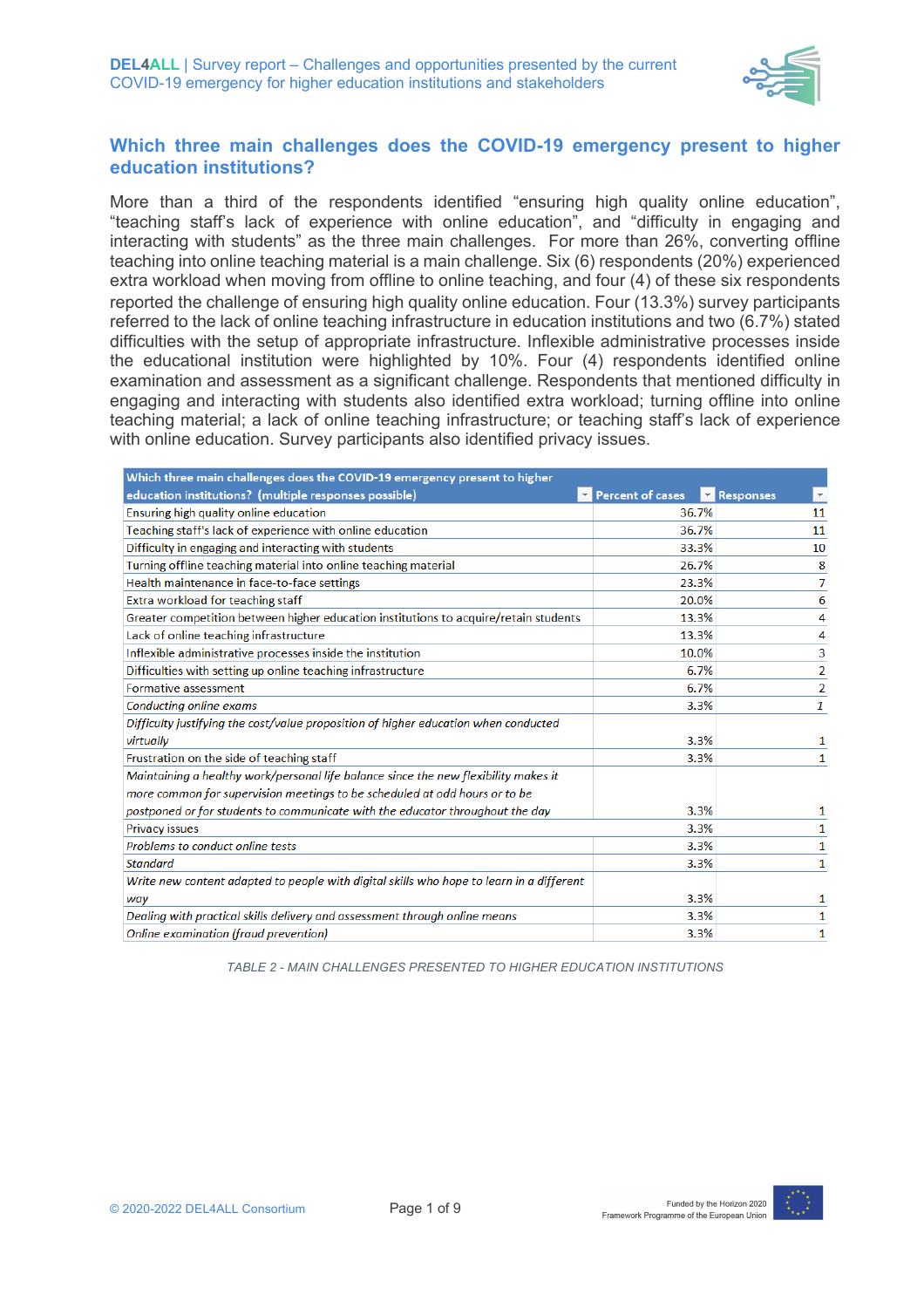

#### **Which three main opportunities does the COVID-19 emergency present to higher education institutions?**

Over 30% of respondents highlighted the need for improving the infrastructure of online teaching, while the same percentage (30%) of survey participants proposed increasing skills and competencies of staff, suggesting a possible correlation between the variables. The demand for speeding up policy changes within the institutions is supported by a third of respondents, who also associate such change as facilitating opportunities for lifelong learning. The COVID-19 emergency indicates the need to transform the formal education system by strengthening the relevance of technology in education, both acknowledged by 26.7% of respondents. Six (6) survey participants (20%) argued for better alignment between the education system and the needs of the future labour market and reaching a broad learning audience. 10% of respondents suggest that a focus on equity, diversity, universal learning design, and more student personalised learning opportunities will reap benefits. One (1) of each respondent (3.3%) stated that IT should not only be aligned, but be a fundamental part of the Higher Education Institutions (HEI) strategy, adding the need for improvement of online teaching, offering flexibility for students and a re-thinking of traveling guidelines.

| Which three main opportunities does the COVID-19 emergency present to higher |                  |                                        |
|------------------------------------------------------------------------------|------------------|----------------------------------------|
| education institutions?                                                      | Percent of cases | Responses<br>$\boldsymbol{\mathrm{v}}$ |
| Improvement of online teaching infrastructure                                | 33.3%            | 10                                     |
| Increasing staff's skills and competences                                    | 33.3%            | 10                                     |
| Facilitating opportunities/options for life-long learning                    | 30.0%            | 9                                      |
| Speeding up policy changes within institutions                               | 30.0%            | 9                                      |
| Strengthening the relevance of technology in education                       | 26.7%            |                                        |
| Transformation of former education system                                    | 26.7%            |                                        |
| Better alignment of education with the needs of the future labour market     | 20.0%            | 6                                      |
| Reaching wider learning audiences                                            | 20.0%            | 6                                      |
| More focus on diversity                                                      | 10.0%            |                                        |
| More student personalised learning opportunities                             | 10.0%            |                                        |
| Access and Universal Design for Learning                                     | 10.0%            |                                        |
| Equity                                                                       | 10.0%            |                                        |
| Improvement of online teaching                                               | 3.3%             |                                        |
| Let IT be part of the HEI startegy itself (not just aligned)                 | 3.3%             |                                        |
| Offering greater flexibility to students                                     | 3.3%             |                                        |
| Re-thinking traveling guidelines                                             | 3.3%             |                                        |

*TABLE 3 - MAIN OPPORTUNITIES TO HIGHER EDUCATION INSTITUTIONS*

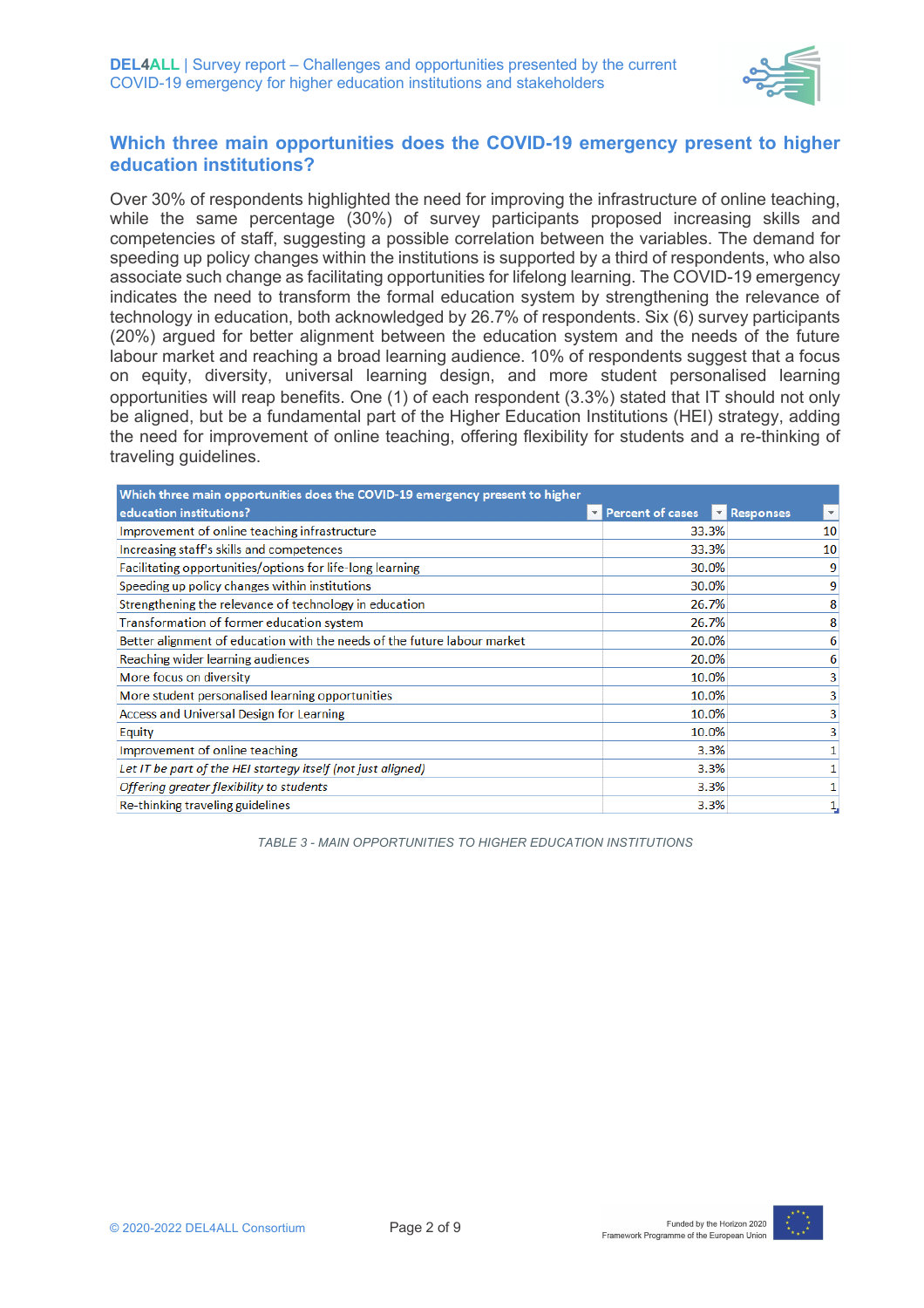

#### **Which three main actions do you expect from authorities (e.g., European Commission, local governments, education policy makers) to support education technology in a higher education context?**

Budgetary support is the main expected action from the authorities, according to thirteen (13) responses (43,3%) of the respondents, followed by encouraging open debate about the future of education and assistance with capacity building and skills development for teaching staff, both identified by 40% of the survey participants. One of the main required outcomes of the DEL4ALL project, the sharing of best practices between higher education institutions, is considered to be essential by 30% of the respondents. Eight (8) participants (26.7%) recommended further support in research activities, and seven (7) respondents (23.3%) suggested facilitating cross-institution exchange and community building, as well as launching more regulations for digital education. Four (4) respondents (13.3%) highlighted the need for an established concept to improve teaching infrastructure. In addition, 3.3% of survey participants encouraged establishing an EU standard for online education, building a transversal vision for Lifelong learning (LLL), and Personal Learning Profile (PLP), as well as identifying and sharing governance frameworks. Moreover, 3.3% of respondents also advised connecting funding to the digitalisation of learning delivery and supporting higher education context with assessment and certification practices.

| Which three main actions do you expect from authorities (e.g., European Commission, local         |                                              |                         |  |
|---------------------------------------------------------------------------------------------------|----------------------------------------------|-------------------------|--|
| governments, education policy makers) to support education technology in a higher                 |                                              |                         |  |
| education context?                                                                                | Percent of cases <b>Paradicipal Property</b> | $\overline{\mathbf{v}}$ |  |
| Provide budgetary support                                                                         | 43.3%                                        | 13                      |  |
| Encourage an open debate about the future of education                                            | 40.0%                                        | 12                      |  |
| Help with capacity building & skills development of teaching staff                                | 40.0%                                        | 12                      |  |
| Facilitate best practice sharing                                                                  | 30.0%                                        | 9                       |  |
| Support research activities                                                                       | 26.7%                                        | 8                       |  |
| Facilitate cross-institution exchange & community building                                        | 23.3%                                        | 7                       |  |
| Launch more regulations supporting digital education                                              | 23.3%                                        |                         |  |
| Offer concepts for improving teaching infrastructure                                              | 13.3%                                        |                         |  |
| Build a transversal vision for LLL and PLP (cross view between different DGs/alian funding for EU |                                              |                         |  |
| projects/etc)                                                                                     | 3.3%                                         |                         |  |
| Establishing a EU standard for online education                                                   | 3.3%                                         |                         |  |
| Identifying ands sharing a governance framework like COBIT adapted to HEI                         | 3.3%                                         |                         |  |
| Assessment and certification practices                                                            | 3.3%                                         |                         |  |
| Tie funding to digitalisation of delivery                                                         | 3.3%                                         |                         |  |

*TABLE 4 - MAIN ACTIONS EXPECTED FROM AUTHORITIES*



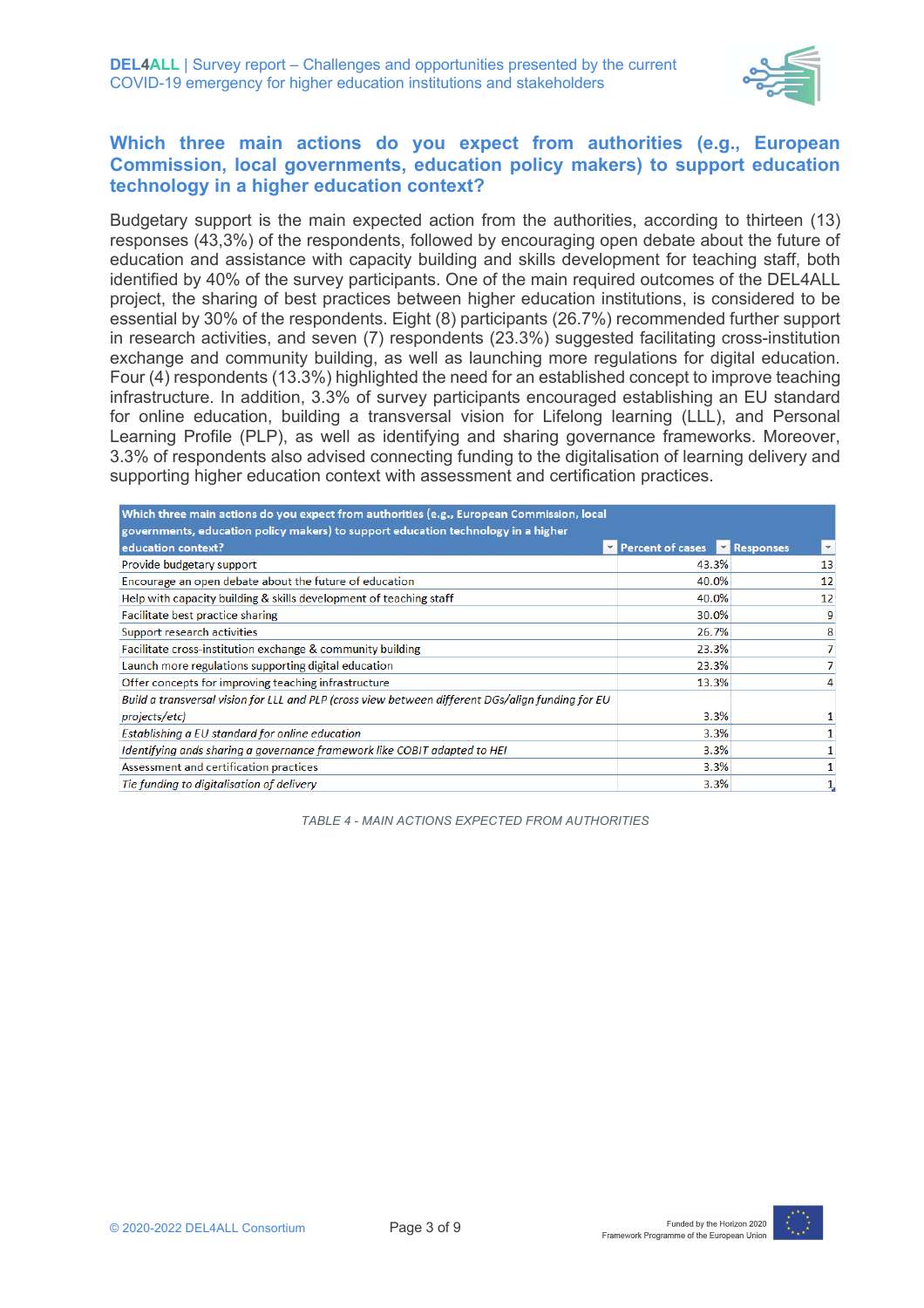

#### **Which emerging technologies (e.g., AI, AR, VR, blockchain, gaming, data analytics) can support digital learning in a higher education context? Please name the TOP 3 technologies.**

More than half of the respondents (53.3%) identified virtual learning platforms as the most relevant support of digital learning in a higher education context. Conference tools, data analytics, and learning games are also beneficial to develop new learning environments based on more than 30% of the responses. Seven (7) survey participants (23.3%) are supporting the use of artificial intelligence and blockchain, while 16.7% and 13.3% of respondents encourage applications such as augmented- and virtual reality. Two (2) participants (6.7%) identified with the need for machine learning and virtual assistant applications in digital education. In addition to this, the use of social media platforms and various training programs such as apprenticeships, internships, and virtual traineeships are considered to be essential components of solutions dependent on emerging technologies, and selected by 3.3% of the survey participants.

| Which emerging technologies (e.g., AI, AR, VR, blockchain, gaming, data<br>analytics) can support digital learning in a higher education context? Please |                                       |              |
|----------------------------------------------------------------------------------------------------------------------------------------------------------|---------------------------------------|--------------|
| name the TOP 3 technologies.                                                                                                                             | Percent of cases <b>The Responses</b> | $\mathbf{v}$ |
| Virtual learning platforms                                                                                                                               | 53.3%                                 | 16           |
| Conference tools                                                                                                                                         | 36.7%                                 | 11           |
| Data analytics                                                                                                                                           | 30.0%                                 | 9            |
| Gaming                                                                                                                                                   | 30.0%                                 | 9            |
| Artificial intelligence                                                                                                                                  | 23.3%                                 |              |
| <b>Blockchain</b>                                                                                                                                        | 23.3%                                 | 7            |
| <b>Augmented reality</b>                                                                                                                                 | 16.7%                                 | 5            |
| Virtual reality                                                                                                                                          | 13.3%                                 | 4            |
| <b>Machine Learning</b>                                                                                                                                  | 6.7%                                  | 2            |
| <b>Virtual assistants</b>                                                                                                                                | 6.7%                                  | 2            |
| All of them + CX (Some for students/some for teachers/some for staff/some for                                                                            |                                       |              |
| management)                                                                                                                                              | 3.3%                                  |              |
| Blockchain=Trust +Set of AR-VR-AI +VirtualLabs                                                                                                           | 3.3%                                  |              |
| Social media                                                                                                                                             | 3.3%                                  |              |
| Apprenticeships                                                                                                                                          | 3.3%                                  |              |
| <b>Internships</b>                                                                                                                                       | 3.3%                                  |              |
| <b>Virtual traineeships</b>                                                                                                                              | 3.3%                                  |              |

*TABLE 5 - EMERGING TECHNOLOGIES IDENTIFIED AS THE MOST RELEVANT*

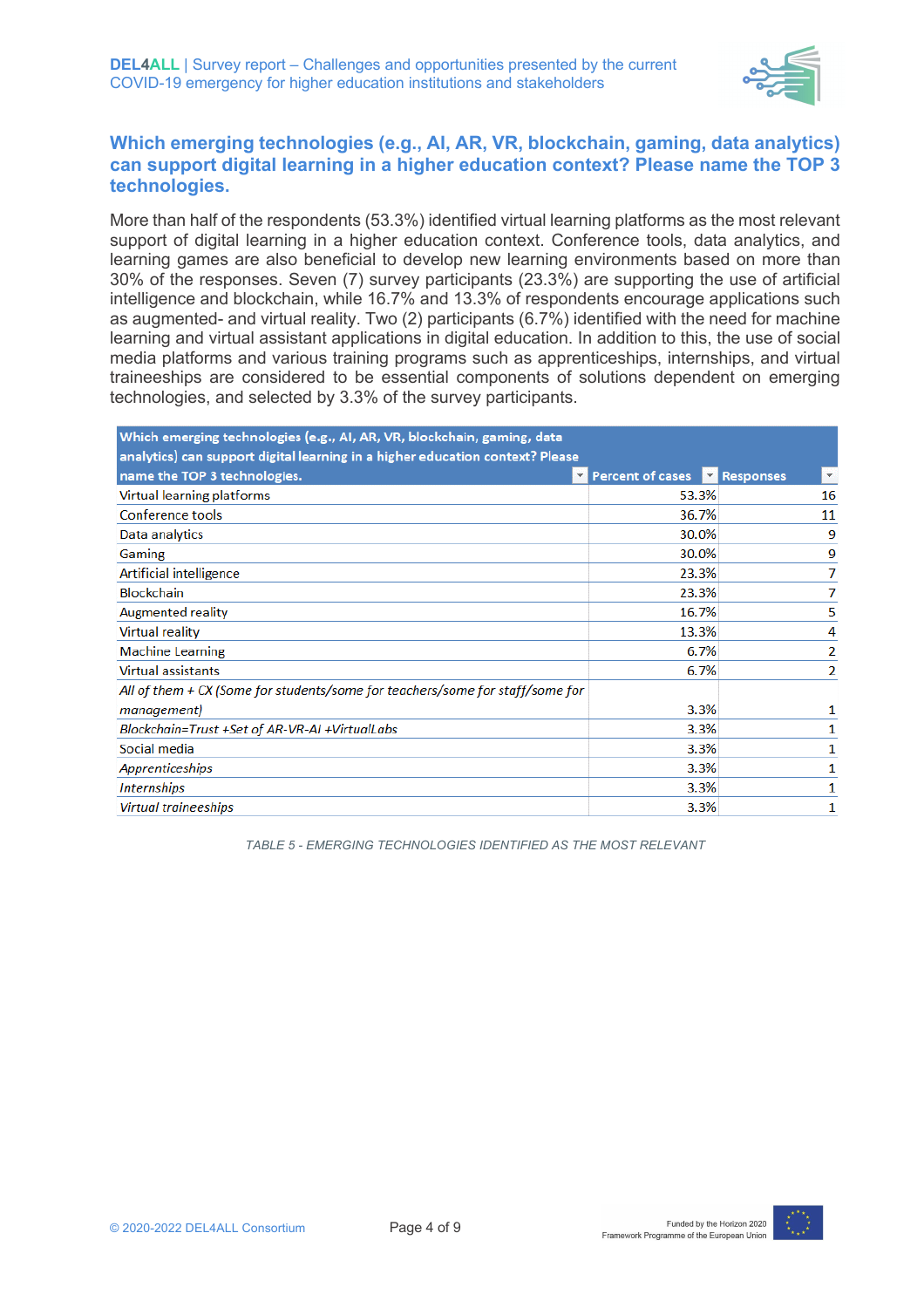

#### **Which permanent post-pandemic changes will there be to education? Please name the three main changes you anticipate.**

The mix of online and offline learning methods deployed in blended learning was anticipated as the most permanent post-pandemic change by 66.7% of respondents, leading to more digitalised learning (50%), and to the digital skills development of educators (46.7%). Seven (7) survey participants supported co-and peer learning through virtual team spaces for teachers and learners and six (6) suggested more focus on credible digital certificates and the digital transformation of education as a whole. The increased use of Open Education Resources was identified by 13.3% of the respondents, while more personalised learning was suggested by 10.0% of the participants. Two (2) respondents suggested the replacement of "old" teaching and learning infrastructures, such as the traditional textbook and teacher directed memorisation and recitation techniques, and one (1) participant recommended more decentralisation.

| Which permanent post-pandemic changes will there be to education? Please           |                  |                                   |
|------------------------------------------------------------------------------------|------------------|-----------------------------------|
| name the three main changes you anticipate.                                        | Percent of cases | <b>MA</b> Answers<br>$\mathbf{v}$ |
| More blended learning (i.e. a mix of online & offline methods and media)           | 66.7%            | 20                                |
| Education will be more digitalised in the future                                   | 50.0%            | 15                                |
| Development of digital education skills                                            | 46.7%            | 14                                |
| More multidisciplinary collaboration (e.g. co- and peer learning through virtual   |                  |                                   |
| team spaces for teachers and learners)                                             | 23.3%            |                                   |
| More focus on trust and privacy of digital learning (e.g. through credible digital |                  |                                   |
| certificates)                                                                      | 20.0%            |                                   |
| Transformation of education as a whole                                             | 20.0%            | 6                                 |
| Increased use of Open Educational Resources                                        | 13.3%            |                                   |
| More personalised learning                                                         | 10.0%            |                                   |
| Replacement of old teaching & learning infrastructures                             | 6.7%             |                                   |
| More decentralisation                                                              | 3.3%             |                                   |

*TABLE 6 - ANTICIPATED PERMANENT POST-PANDEMIC CHANGES*